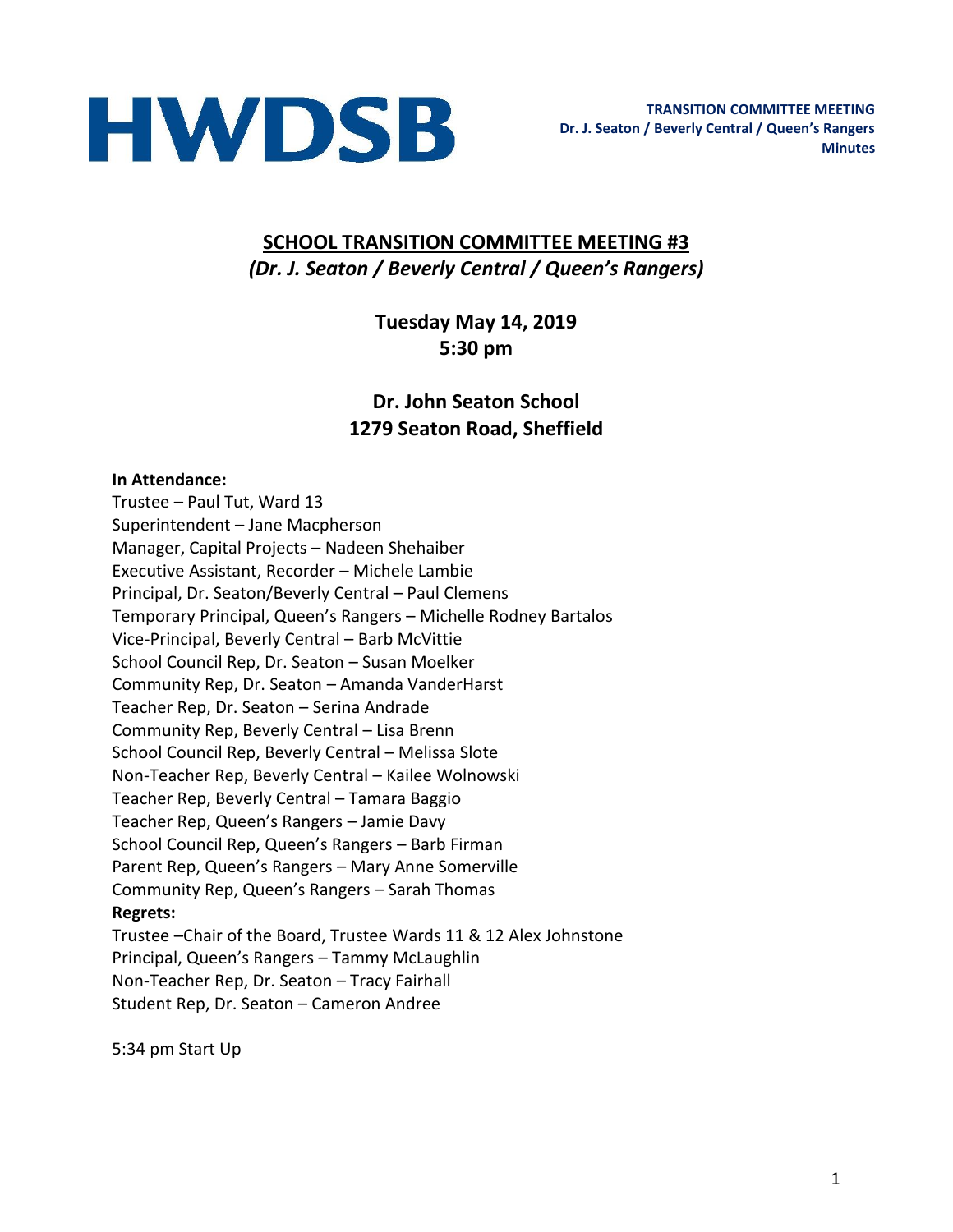## **1. Welcome and Introductions:**

- Superintendent Jane Macpherson thanked the Committee for their commitment and contributions through these initial stages of our transition process
- Tonight will be our final Transition meeting for this school year, and will recommence in the fall 2019
- Jane Macpherson welcomed Trustee Paul Tut, and conveyed Chair/Trustee Alex Johnstone's regrets of being unable to attend tonight's meeting
- Ms. Macpherson introduced Nadeen Shehaiber, Manager, Capital Projects who was invited to share construction updates
- Minutes from these Transition Committee meetings will be posted on the Board's website

## **2. School Closing and Celebration dates:**

Principals confirmed their School Closing and Celebration dates:

- $\triangleright$  Dr. Seaton Closing Ceremony on June 10<sup>th</sup> at 1:25 pm
- Beverly Central Closing Celebration *TBD* (June 20th at 1:30 pm, or June 20th at 1:30 pm)
- $\triangleright$  Queen's Rangers Closing Ceremony on June 25<sup>th</sup> at 2:45 pm

## **3. Updates:**

## **Board Decision – New School Name**

 $\triangleright$  On May 13, 2019, the Board of Trustees final decision and announcement of the new school name "Rockton Elementary School". Consequently, Dr. J. Seaton and Beverly Central will be referred to as 'campuses' under the official name of Rockton Elementary

## **Facilities – Construction Update letter to the school communities**

A Construction Update letter (May 14/19) was included in the agenda package and was shared with the Transition Committee:

- $\triangleright$  In June 2014, the Board of Trustees approved the closure of Beverly Central and Dr. John Seaton and the construction of a new school on the Beverly Community Centre site (Rockton Elementary School), to ensure efficient use of space and resources
- $\triangleright$  Rockton Elementary School is being constructed on the City of Hamilton property, off Hwy. 8 in Rockton and is part of a joint community project with the city of Hamilton
- $\triangleright$  The school will be designed to accommodate 485 students from Junior Kindergarten to Grade 8 in an approximately 40,000 square foot space
- $\triangleright$  Construction of the new school started in summer 2017. However, building delays were a result of the extreme cold winter months that froze the ground, preventing the construction company from placing the footings that are required for pouring the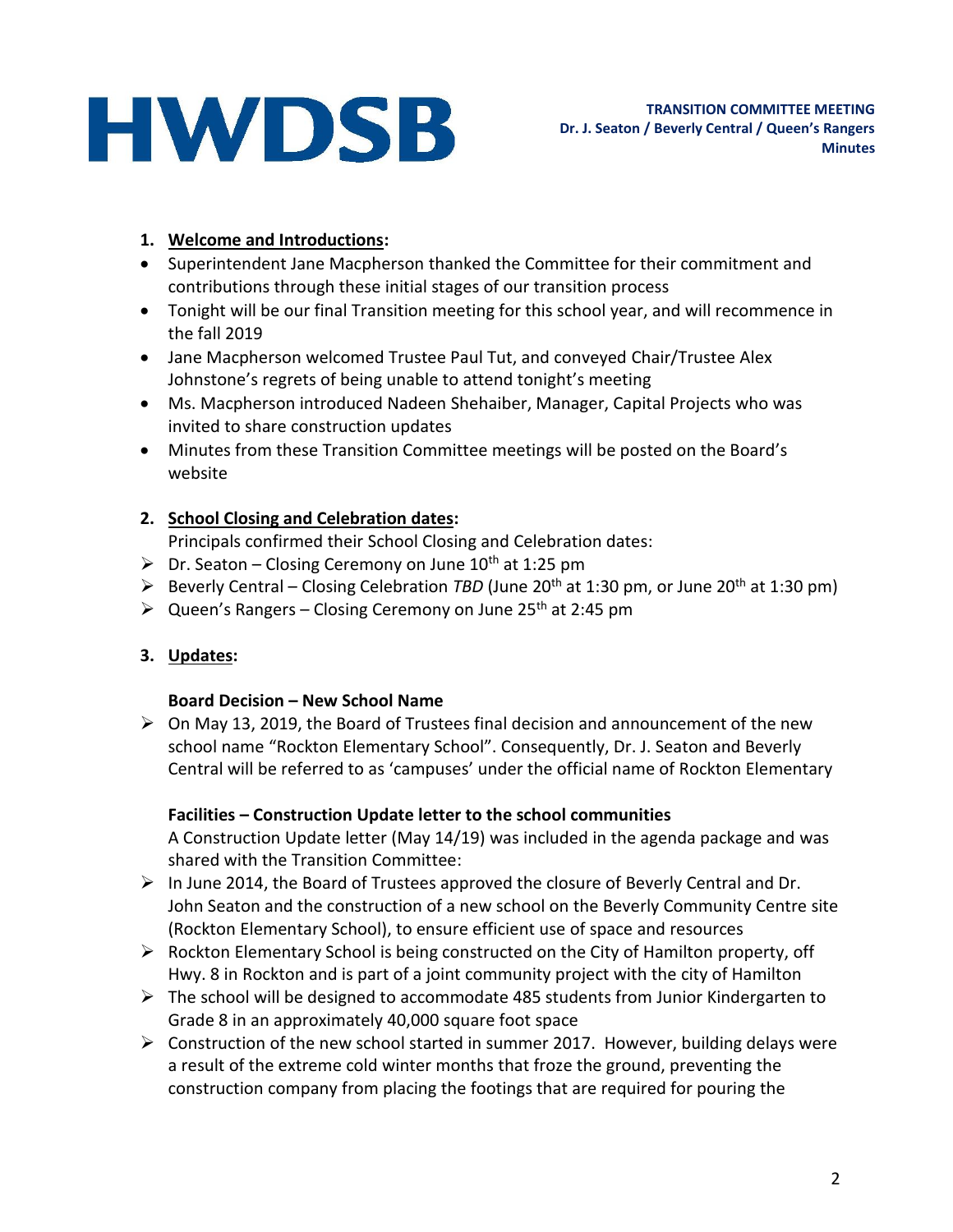foundation. Once the ground was thawed enough, construction resumed and will be continuing until the school is complete

 $\triangleright$  Initial target date of the students and staff occupancy into Rockton Elementary was January 2020, but with the pause in construction, the timeline for the school to be finished has been moved into spring 2020. This delay mans that students will remain at either Dr. Seaton or Beverly Central campuses for the entire 2019-2020 school year and will move into Rockton Elementary in September 2020

#### **Facilities: Nadeen Shehaiber, Manager, Capital Projects - Q&A**

- **Q1. Will there be air conditioning in the new school?**
- A1. Yes, there will air conditioning.

#### **Q2. Can the historic brass bells from Dr. Seaton, Beverly Central and Queen's Rangers be incorporated in the building of the new school?**

A.2. Nadeen Shehaiber has been in consultation with the architect, and is looking for direction from the Transition Committee on how they want the bells displayed, in keeping within a limited budget. To ensure the preservation of the bells, members suggested that they be kept inside the school at the front entrance in a dedicated trophy case*. A take-away item for Nadeen Shehaiber, for further follow-up with Facilities and architect.*

#### **Q3. Can the Board remove the outside brass bells at Queen's Rangers and Beverly Central and store them at the Board now? In order to preserve the condition of the bells that are currently positioned on a crumbling base, and as a preventative measure against vandalism.**

*A3. Nadeen Shehaiber will take this away and investigate with Facilities Department.*

#### **Q4. How will the (2) monuments at the new site be moved without damaging them?**

A4. Facilities are currently working on a plan to safely move these historic structures.

#### **Q5. Is there a timeline from the Ministry of Transportation?**

A5. Facilities are currently applying for permits and approvals, requiring coordination with phone lines services, and do not see any unforeseen problems at this point.

#### **Q6. Will there be (2) washrooms in each of the Kindergarten rooms?**

A6. The architect plans have been set. There will be (1) washroom per FDK room.

#### **Q7. How many classrooms are in the new school?**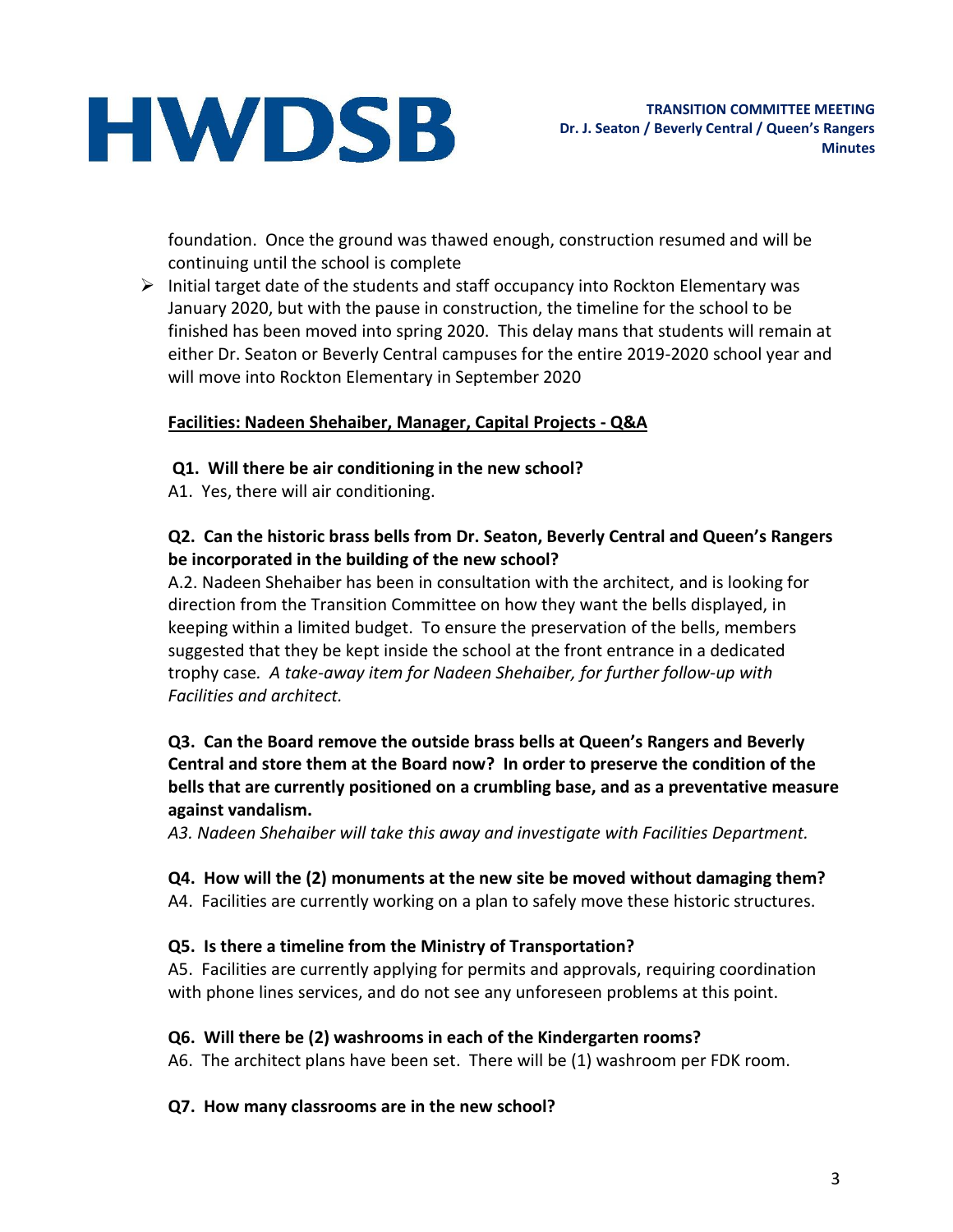A7. There are 17 classrooms and 3 FDK rooms for a total of 20 rooms; includes Arts and Science rooms. Note that Music and Library are not part of this count as they are defined as 'unloaded' rooms.

## **Q8. Will there be a Special Needs Class?**

A8. There will be no assigned Special Needs Class for next year, as the majority of current students have reached the age to move to another school, and those remaining will be attending a school closer to their homes. A dedicated Special Needs Class is dependent on the needs of the System, and the new building will allow space for future programming should it be deemed necessary.

## **Q9. In regards to the finishing process of the school section, will there be ongoing construction at the Community site area next year?**

A9. At this point it is difficult to predetermine when the Community section will be complete, but the outer 'shell' will be complete; it is dependent on how much of the interior finishing is still required. However, there is a separate access for construction vehicles going in and out of the Community section, with the priority of health and safety for staff and students.

## **Q10. Is there a timeline for when the play areas will be complete?**

A10. Sod will be laid, before the school opening.

## **Q11. Will there be a permanent fence?**

A11. Yes, there will be a permanent chain-link fence. The FDK areas are fully enclosed and have a combination of artificial turf and asphalt.

## **Q12. Will the outside of the school be ready, prior to student/staff entry in September 2020, as opposed to the construction of Dundas Valley?**

A12. Yes. Should there be outside areas that students cannot have access temporarily, this will be managed by the Principal. Dundas Valley was a much larger build, requiring a different type of construction process.

## **Q13. Will there be sinks in the classrooms?**

A13. There are no sinks in Elementary classrooms, only specialty classes that include Music, Art, Spec Ed and FDK rooms.

## **Q13. Will there be portables?**

A13. No. There is enough room for all of the students, including lockers.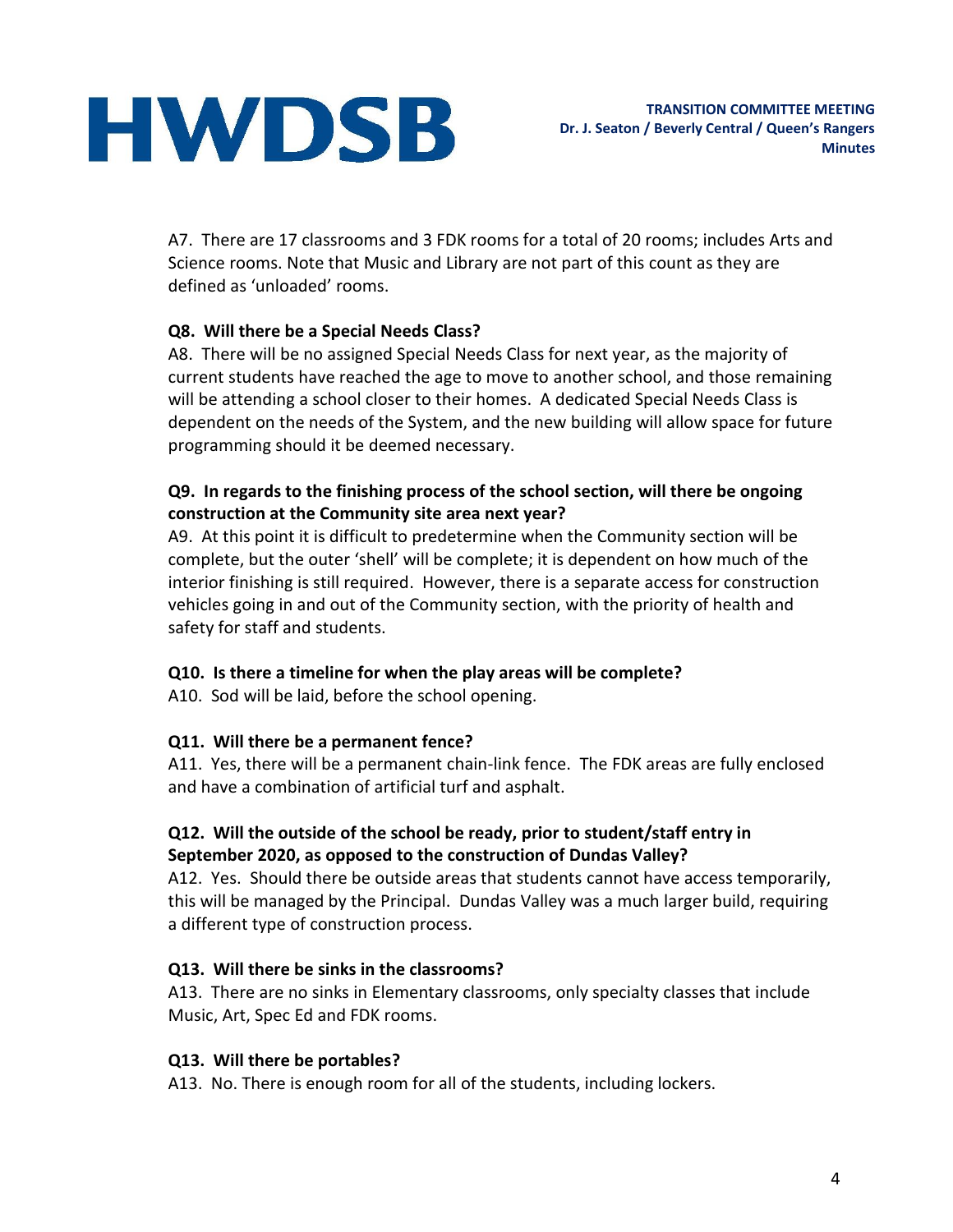#### **4. Topics of discussion brought forth by Transition Committee:**

- **Open House**: Dr. Seaton had a great collaboration of the different school communities at their Open House
- **Virtual Tours/Skype**: Videos have already been shared between Dr. Seaton, Queen's Rangers and CH Bray
- **Pen Pals**: Currently, this activity is 'on hold' until there is an opportunity for the different school communities to come together (e.g. Playday), to ensure a more consistent ratio with common grade students
- **Class Profiles**: Key points are currently being shared with school staffs
- **Staff Collaboration**: School staffs continue to have regular communication
- **Sharing Resources**: In the process of creating an inventory of schools' resources; equipment/items that are not used will be sent to the Board
- **Technology**: Discussion on Smart Boards from Queen's Rangers coming to Dr. Seaton, however it is dependent on the expense for installation and wiring requirements
- **Playday**: Currently working on the logistics of the proposed date of June 6th; most challenging is arranging bussing as it is the same day as the Special Olympics and therefore no regular buses are available. Also, CH Bray are having a special evening event on that date. Consequently, may have to change the date which is difficult due to year end trips and graduations. *Principals will take this away for further follow-up with Transportation*

#### **5. Other Items:**

- $\triangleright$  Colours/Branding/Mascot to be determined in the Fall following Board policy and guidelines, and including support from Corporate Communications
- $\triangleright$  Letter to school communities with the Board of Trustees' announcement of the new school names (May 15<sup>th</sup>)

## **6. Next Meeting:**

Transition Committee – *TBD* in September 2019

#### 6:19 pm Closing